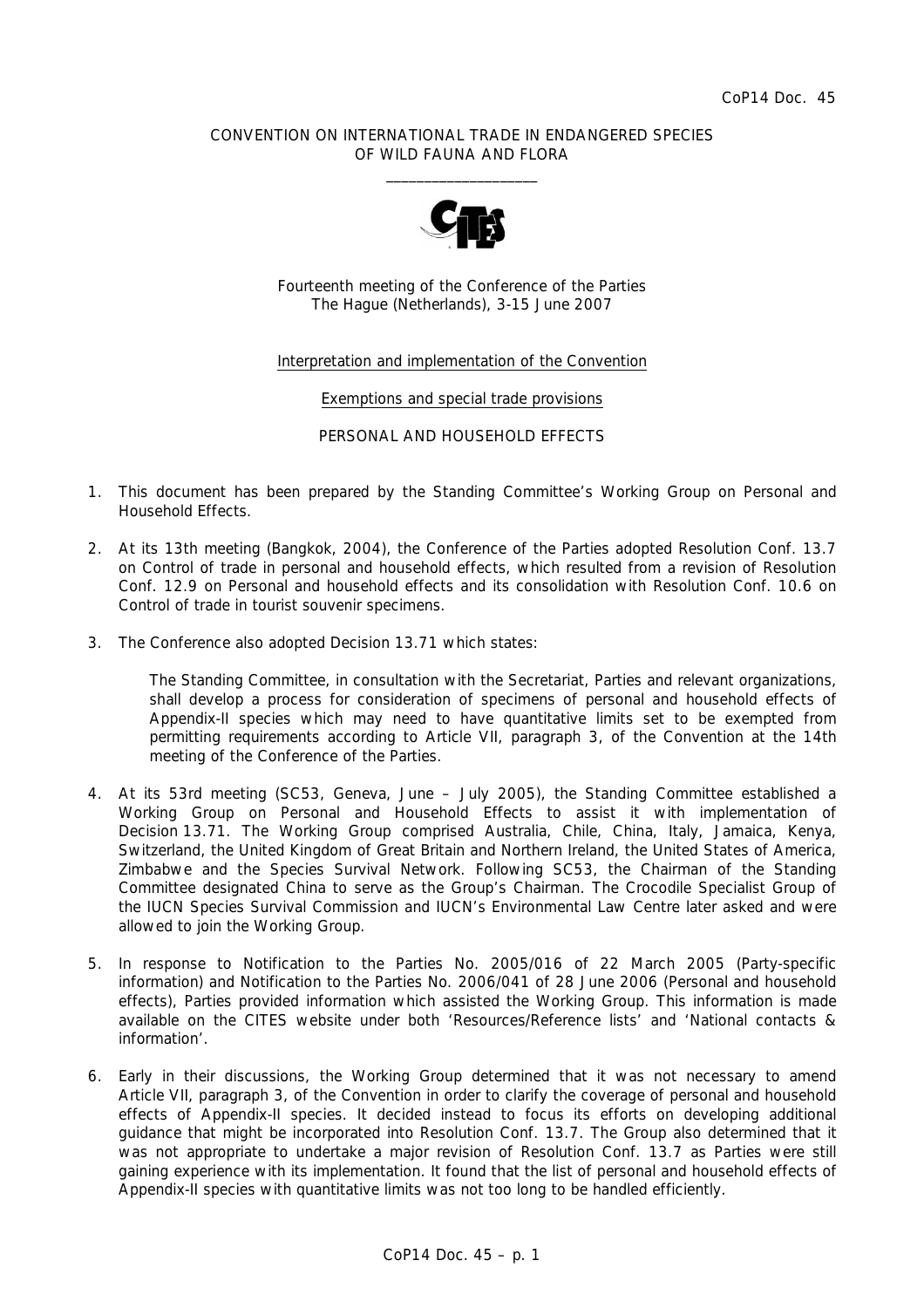- 7. The Working Group has been supported by the Secretariat and has generally worked intersessionally through electronic means. The Chairman and several Group members also found an opportunity to meet on the margins of the 54th meeting of the Standing Committee (Geneva, October 2006). Their discussions at that time resulted in the identification of key steps in a process for considering revisions to the list of personal and household effects of Appendix-II species with quantitative limits contained in Resolution Conf. 13.7. Such a process might be outlined in an annex to the revised Resolution. They noted as well the need to clarify: the meaning of 'legally-acquired' within the definition of 'personal and household effects'; the meaning of 'four specimens' of crocodilian species; and the handling of tourist souvenirs as well as hunting trophies under that Resolution. They did not have time to address those issues in depth, however, and considered that the operation of the Working Group might therefore be extended until CoP15 through a decision adopted at the present meeting.
- 8. The Working Group is aware that two working documents prepared for consideration at the present meeting may have implications for the list of personal and household effects of Appendix-II species with quantitative limits. Document CoP14 Doc. 60.2.1 contains a proposal of the Standing Committee Working Group on Sturgeons. This proposal suggests revisions to Resolution Conf. 12.7 (Rev. CoP13), one of which recommends that Parties consider harmonizing their national legislation in relation to the personal effects exemption for caviar and limit the exemption to no more than 125 grams of caviar per person. Document CoP14 Doc. 46 on 'Trade in some crocodilian specimens' contains a draft decision directing the Standing Committee to establish a working group on the issue of trade in small crocodilian-leather goods, which would, *inter alia*, consider possible ways and conditions for exempting such goods from CITES provisions. The Working Group on Personal and Household Effects recommends that the Conference of the Parties take into account the present document and the proposed process to amend the list of species with quantitative limits when addressing the recommendations contained in the working documents described above.

## Recommendations

9. The Standing Committee's Personal and Household Effects Working Group recommends that the Conference of the Parties adopt the proposed amendments to Resolution Conf. 13.7 presented in Annex 1 and the draft decision contained in Annex 2 of this document.

#### COMMENTS FROM THE SECRETARIAT

- A. The Secretariat believes that the Conference of the Parties adopted Decision 13.71 (and similar language previously contained in Resolution Conf. 12.9 on Personal and household effects) because it was concerned about its ability to properly consider and compare what seemed to be a growing number of proposals for amending the list of personal and household effects of Appendix-II species with quantitative limits. As requested, the Working Group has developed a process which responds to this concern.
- B. Should Parties decide to establish the amendment process proposed in Annex 1, the Secretariat would suggest the following revisions.

NB: Text to be deleted is crossed out. Proposed new text is underlined.

- 1. Any proposal to for adding to, deleting from or otherwise amending the list of personal and household effects of Appendix-II species with quantitative limits, including the quantitative limits set, should must be submitted initiated by a Party.
- 2. The proposal should contain supporting information and a justification, including an indication of whether the proposal is being made primarily for enforcement or conservation purposes.
- 3. Range States, Pproducer countries and consumer countries for the specimens and species included in the proposal should be consulted, to the extent practicable, before a proposal is submitted. Parties which that are consulted should provide a response within 60 days of receiving the proposal.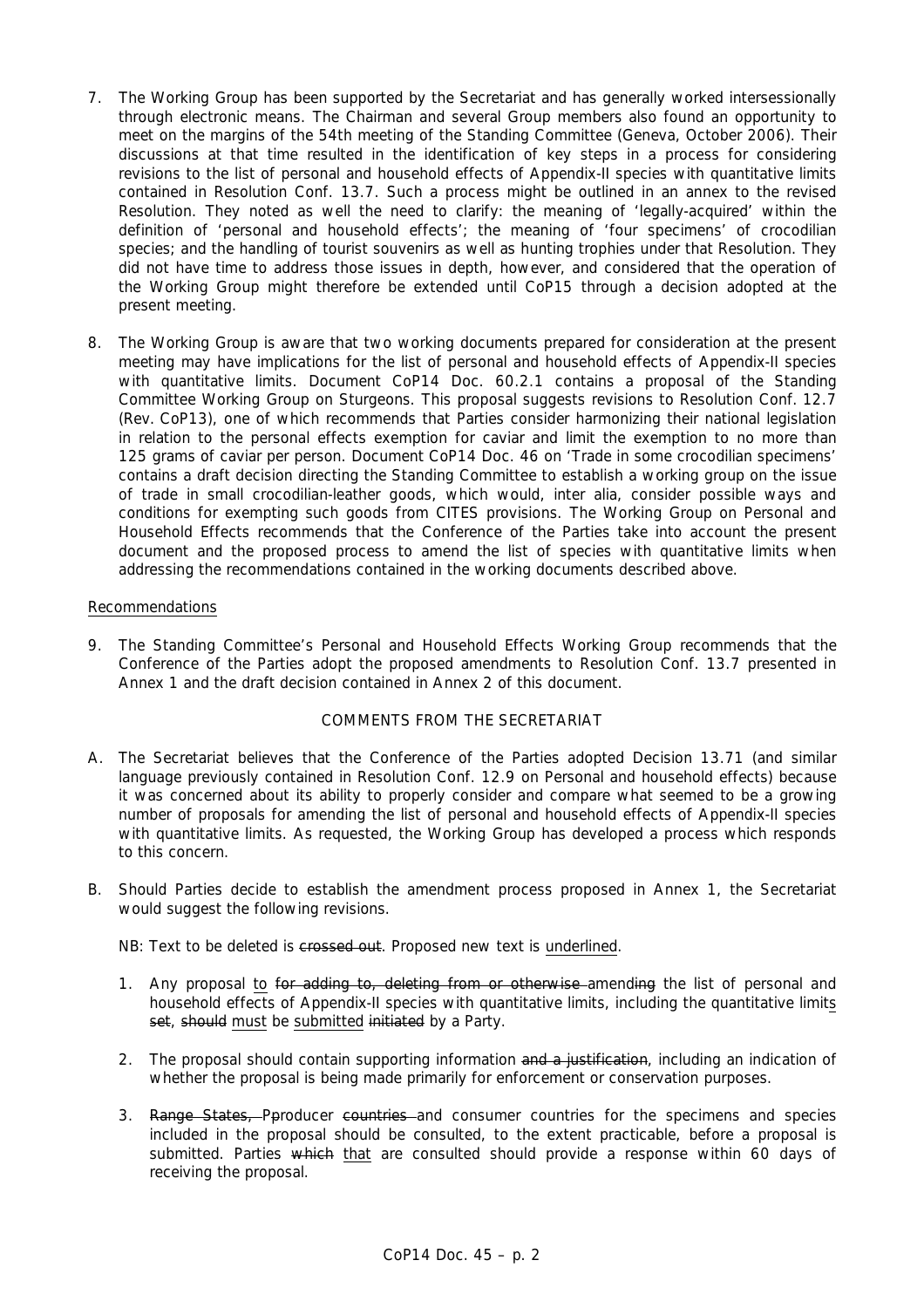- 4. Proposals should be submitted to the Standing Committee's Clearing House, through the Secretariat. The Standing Committee Clearing House will may seek assistance from the Animals or Plants Committee in reviewing the stated enforcement or scientific purpose behind a particular proposal deal directly with any proposal made for primarily enforcement purposes and will direct any proposal made for primarily conservation purposes to the appropriate technical committee.
- 5. If no consultations have been undertaken by the proponent, the proposal will be returned to the proponent by the Secretariat so that such consultations can be undertaken. However, a proposal submitted without consultations, or with limited consultations, should be accepted by the Secretariat if there are justifications in the proposal for such an omission which has the consent of the Clearing House.
- 6. Upon the recommendation of either the Standing Committee Clearing House or the technical committee, the proposal may be submitted by the initiating Party to the Conference of the Parties for discussion and decision.
- 7. In considering the submission of amendment proposals, Parties should make every effort not to lengthen unnecessarily the list of personal and household effects with quantitative limits.
- C. It may be worth considering whether there is a simpler option to the amendment process proposed in Annex 1. Perhaps the components of that process could be used to develop a standard format for submitting to the Conference of the Parties any proposed amendments to the list of personal and household effects of Appendix-II species with quantitative limits. It is the Conference of the Parties which must ultimately decide whether to accept a particular proposal to amend Resolution Conf. 13.7 and involving the permanent committees in 'screening' such proposals may not be a good use of limited time and resources. If Parties agree that this option has some merit, they would need to consider its implications for the revised resolution and draft decision contained in Annexes 1 and 2.
- D. Costs associated with related Secretariat support to the Standing Committee and the CoP have been incorporated into the costed programme of work.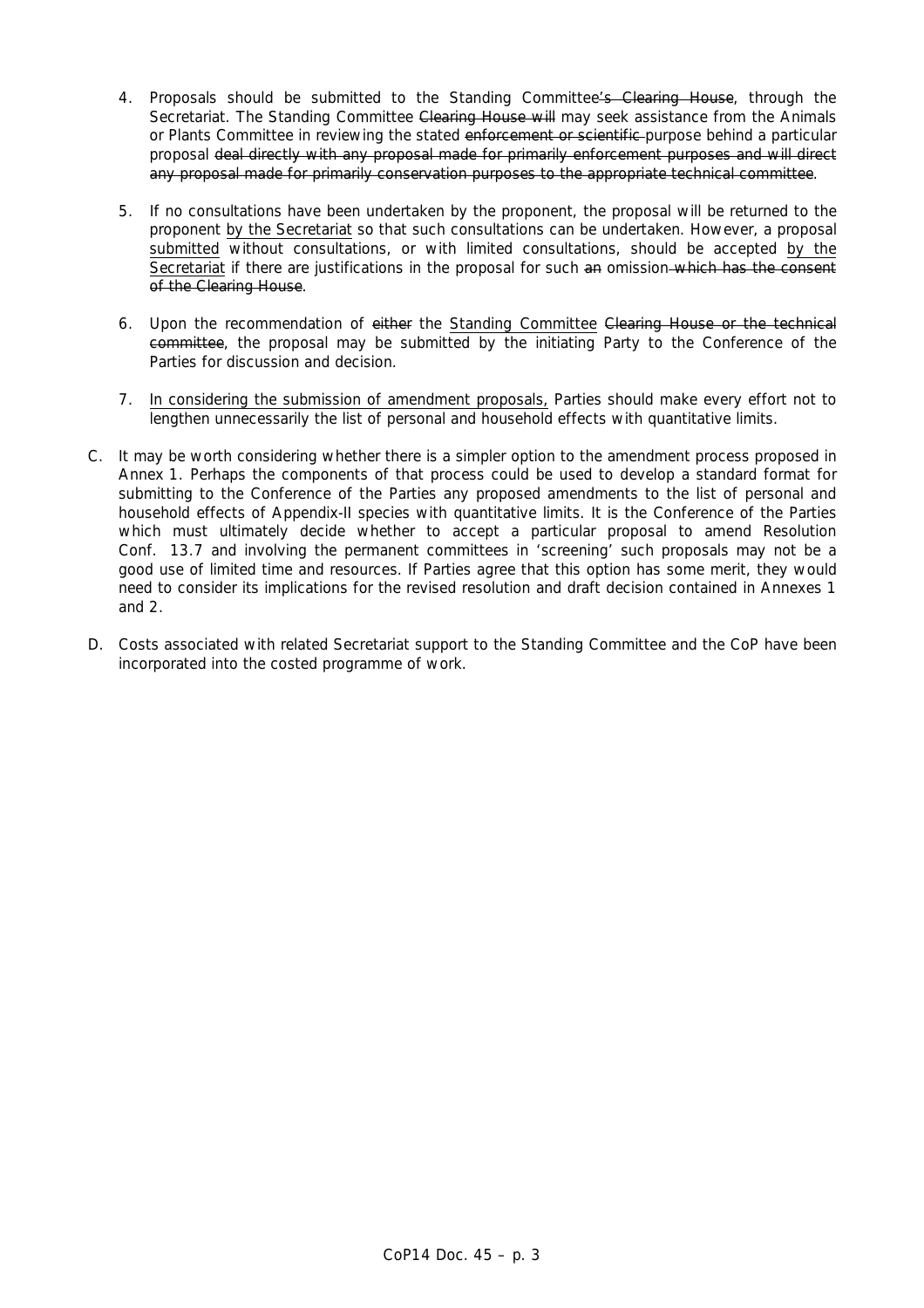## DRAFT RESOLUTION OF THE CONFERENCE OF THE PARTIES

## Proposed amendments to Resolution Conf. 13.7 on Control of trade in personal and household effects

NB: Text to be deleted is crossed out. Proposed new text is underlined.

 $(\ldots)$ 

# THE CONFERENCE OF THE PARTIES TO THE CONVENTION

# $(\ldots)$

AGREES that Parties shall:

- a) regulate the cross-border movements of legally acquired, personally owned live animals of species listed in the Appendices of CITES in accordance with Resolution Conf. 10.20;
- b) not require export permits or re-export certificates, for personal or household effects which are dead specimens, parts or derivatives of Appendix-II species except:
	- i) where they have been advised through a Notification from the Secretariat and on the CITES website that the other Party involved in the trade requires such documents; or
	- ii) for the following, where the quantity exceeds the specified limits:
		- caviar of sturgeon species (Acipenseriformes spp.) up to a maximum of 250 grams per person;
		- rainsticks of Cactaceae spp. up to three specimens per person;
		- specimens of crocodilian species up to four specimens per person;
		- queen conch (*Strombus gigas*) shells up to three specimens per person;
		- seahorses (*Hippocampus* spp.) up to four specimens per person; and
		- giant clam (Tridacnidae spp.) shells up to three specimens, each of which may be one intact shell or two matching halves, not exceeding 3 kg per person;
- c) follow the process contained in the Annex to this Resolution, if they wish to amend the list contained in paragraph b) ii) above;
- cd) advise their Customs administrations of the treatment of personal or household effects under CITES;
- de) take all necessary steps, including inspection and provision of information to merchants, to prohibit the sale of tourist souvenir specimens of Appendix-I species in places of international departure, such as international airports, seaports and border crossings and particularly in duty-free areas beyond Customs control points;
- ef) provide information through displays and by other means, in all relevant languages, in places of international departure and arrival, informing travellers about the purpose and requirements of the Convention, and of their responsibilities with respect to international and domestic laws relating to the export and import of specimens of wild fauna and flora; and
- fg) in collaboration with national and international tourist agencies, carriers, hotels and other relevant bodies, take all possible steps to ensure that tourists and persons with diplomatic privileges travelling abroad are made aware of the import and export controls that are or may be in force with respect to items derived from CITES species;

 $(\ldots)$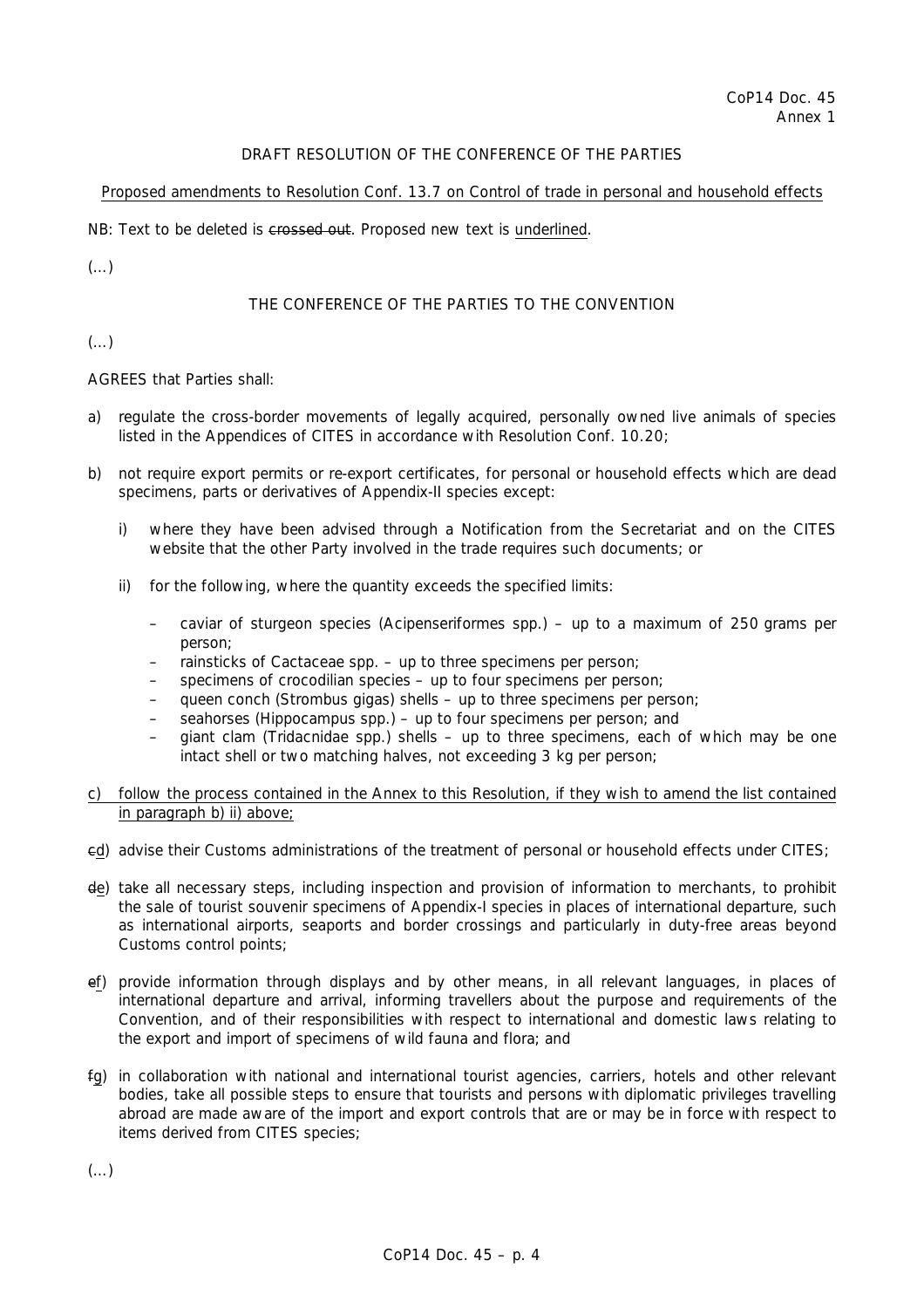#### **Annex**

## Process for amending the list of personal and household effects of Appendix-II species with quantitative limits

- 1. Any proposal for adding to, deleting from or otherwise amending the list of personal and household effects of Appendix-II species with quantitative limits, including the quantitative limit set, should be initiated by a Party.
- 2. The proposal should contain supporting information and a justification, including an indication of whether the proposal is being made primarily for enforcement or conservation purposes.
- 3. Range States, producer countries and consumer countries for the specimens and species included in the proposal should be consulted, to the extent practicable, before a proposal is submitted. Parties which are consulted should provide a response within 60 days of receiving the proposal.
- 4. Proposals should be submitted to the Standing Committee's Clearing House, through the Secretariat. The Clearing House will deal directly with any proposal made for primarily enforcement purposes and will direct any proposal made for primarily conservation purposes to the appropriate technical committee.
- 5. If no consultations have been undertaken by the proponent, the proposal will be returned to the proponent so that such consultations can be undertaken. However, a proposal without consultations, or with limited consultations, should be accepted if there are justifications in the proposal for such an omission which has the consent of the Clearing House.
- 6. Upon the recommendation of either the Clearing House or the technical committee, the proposal will be submitted by the initiating Party to the Conference of the Parties for discussion and decision.
- 7. Parties should make every effort not to lengthen unnecessarily the list of personal and household effects with quantitative limits.